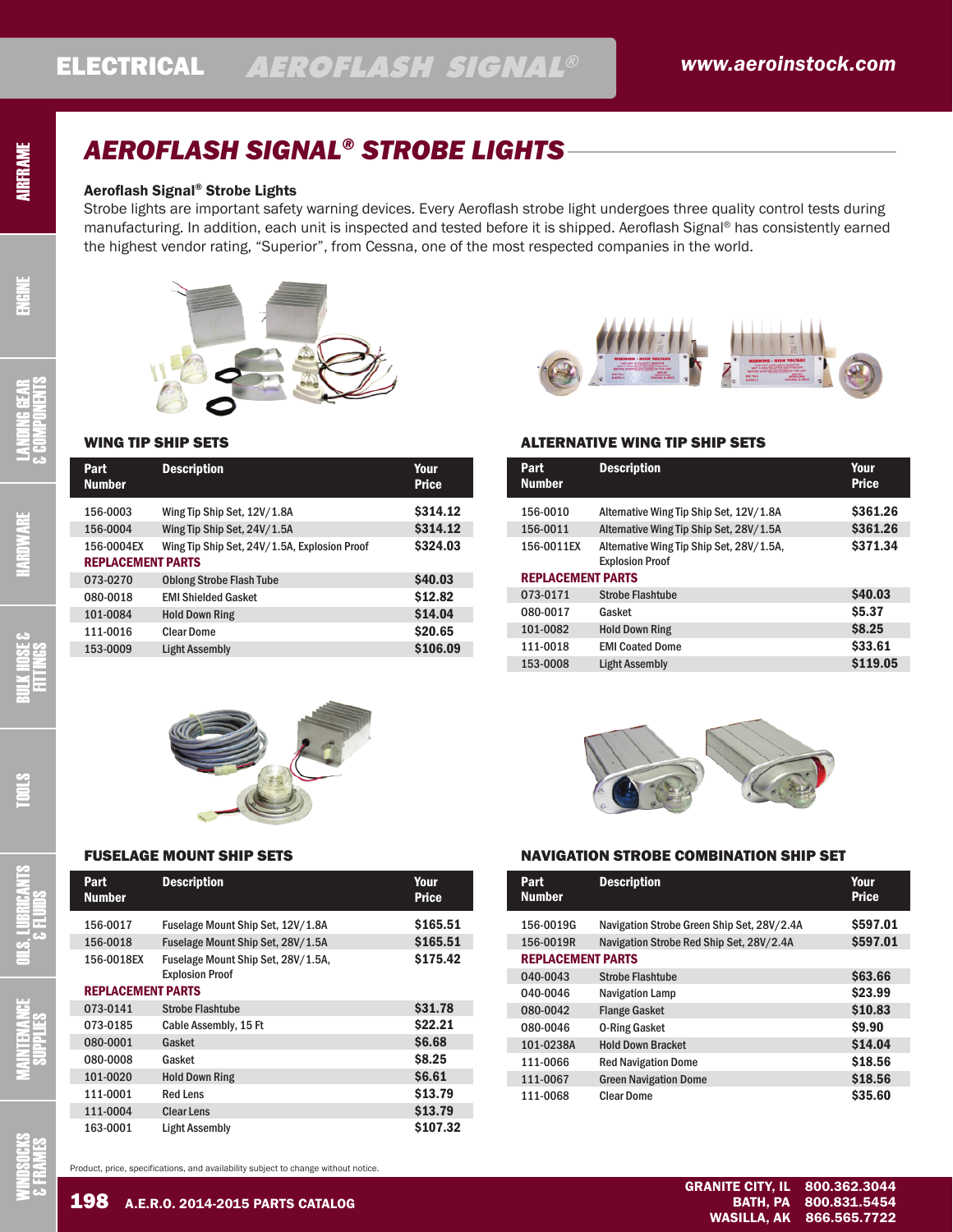# *AEROFLASH SIGNAL STROBE LIGHTS*





# AEROFLASH 150-0002 12-14V<br>
#1 RED TO LAMP<br>
#2 RED TO LAMP<br>
#3 YELLOW TO LAMP<br>
BLACK TO GROUND<br>
S/N: R 11091192 CARROLL AVE \* CHICAGO, IL 60<br>IUSA SEPT-11 (312) 733-351

### SHOCK-MOUNTED LIGHT ASSEMBLY **REPLACEMENT FLASHERS**

| Part<br><b>Number</b>    | <b>Description</b>                       | Your<br><b>Price</b> |
|--------------------------|------------------------------------------|----------------------|
| 151-0005C                | Shock-Mounted Clear Light Assy, 28V/7.5A | \$119.27             |
| 151-0005R                | Shock-Mounted Red Light Assy, 28V/7.5A   | \$119.27             |
| <b>REPLACEMENT PARTS</b> |                                          |                      |
| 040-0003                 | Signal Quartz Halogen Lamp, 28V          | <b>\$40.03</b>       |
| 073-0005                 | Large Clamp Ring                         | <b>S8.67</b>         |
| 073-0308                 | <b>Socket Assembly</b>                   | <b>\$9.45</b>        |
| 080-0004                 | <b>Shock Mount</b>                       | \$33.66              |
| 101-0022                 | <b>Base Bracket</b>                      | \$9.90               |
| 101-0029                 | Isolator Washer (2 required)             | \$1.64               |
| 111-0001                 | <b>Red Signal Light Lens</b>             | \$13.79              |
| 111-0004                 | <b>Clear Signal Light Lens</b>           | \$13.79              |

| Part<br><b>Number</b> | <b>Description</b>                  | Your<br><b>Price</b> |
|-----------------------|-------------------------------------|----------------------|
| 150-0002              | Single/Dual Flasher, 12V/15A Draw   | \$114.34             |
| 150-0003              | Alternating Flasher, 28V/15A Draw   | \$114.34             |
| 150-0009              | Single/Dual Flasher, 28V/11.5A Draw | \$114.34             |
| 150-0013              | Single Flasher, 28V/8.5A Draw       | \$114.34             |
| 150-0015              | Single/Dual Flasher, 14/28V         | \$61.82              |



### ANTI-COLLISION STROBE LIGHT SYSTEM

| Part<br><b>Number</b>    | <b>Description</b>                               | Your<br><b>Price</b> |
|--------------------------|--------------------------------------------------|----------------------|
| 156-0002                 | Anti-Collision Strobe Light System for 24/28V    | \$165.51             |
| 156-0007C                | Anti-Collision Clear Strobe Light System for 12V | \$165.51             |
| 156-0007R                | Anti-Collision Red Strobe Light System for 12V   | \$165.51             |
| <b>REPLACEMENT PARTS</b> |                                                  |                      |
| 047-0001                 | <b>Male 3 Pin Connector</b>                      | \$1.57               |
| 073-0002                 | <b>Small Clamp Ring</b>                          | <b>S8.25</b>         |
| 073-0141                 | <b>Strobe Flashtube</b>                          | \$31.78              |
| 073-0185                 | Cable Assembly, 15 Ft                            | \$22.21              |
| 080-0001                 | Gasket                                           | <b>S6.68</b>         |
| 101-0012                 | <b>Base Plate</b>                                | \$13.66              |
| 111-0001                 | <b>Red Lens</b>                                  | \$13.79              |
| 111-0004                 | <b>Clear Lens</b>                                | \$13.79              |
| 153-0001C                | <b>Clear Strobe Light Assembly</b>               | \$106.09             |
| 153-0001R                | Strobe Light Assembly Red/Clear Ship Set         | \$106.09             |

# ANTI-COLLISION LAMP SHIP SET

FLASH  $150 - 0015$ 

| Part<br><b>Number</b>    | <b>Description</b>                            | Your<br><b>Price</b> |
|--------------------------|-----------------------------------------------|----------------------|
| 157-0001C                | Anti-Collision Clear Lamp Ship Set, 12V/11.2A | \$128.29             |
| 157-0001R                | Anti-Collision Red Lamp Ship Set, 12V/11.2A   | \$128.29             |
| 157-0002C                | Anti-Collision Clear Lamp Ship Set, 24V/7.5A  | \$127.12             |
| 157-0002R                | Anti-Collision Red Lamp Ship Set, 24V/7.5A    | \$127.12             |
| <b>REPLACEMENT PARTS</b> |                                               |                      |
| 040-0003                 | Signal Quartz Halogen Lamp, 28V               | <b>\$40.03</b>       |
| 040-0028                 | Signal Quartz Halogen Lamp, 12V               | \$40.03              |
| 073-0002                 | <b>Small Clamp Ring</b>                       | <b>\$8.25</b>        |
| 073-0021                 | Socket & Mounting Plate Assy                  | \$10.31              |
| 080-0001                 | <b>Lens Gasket</b>                            | <b>S6.68</b>         |
| 111-0001                 | <b>Red Signal Light Lens</b>                  | \$13.79              |
| 111-0004                 | <b>Clear Signal Light Lens</b>                | \$13.79              |
| 150-0015                 | Single/Dual Flasher, 12/28V                   | \$61.82              |
| 151-0001C                | Light Assy Clear Ship Set, 12V                | \$66.46              |
| 151-0001R                | Light Assy Red Ship Set, 12V                  | <b>S66.46</b>        |
| 151-0004C                | Light Assy Clear Ship Set, 28V                | \$66.46              |
| 151-0004R                | Light Assy Red Ship Set, 28V                  | <b>S66.46</b>        |

Product, price, specifications, and availability subject to change without notice.

WINDSOCKS & FRAMES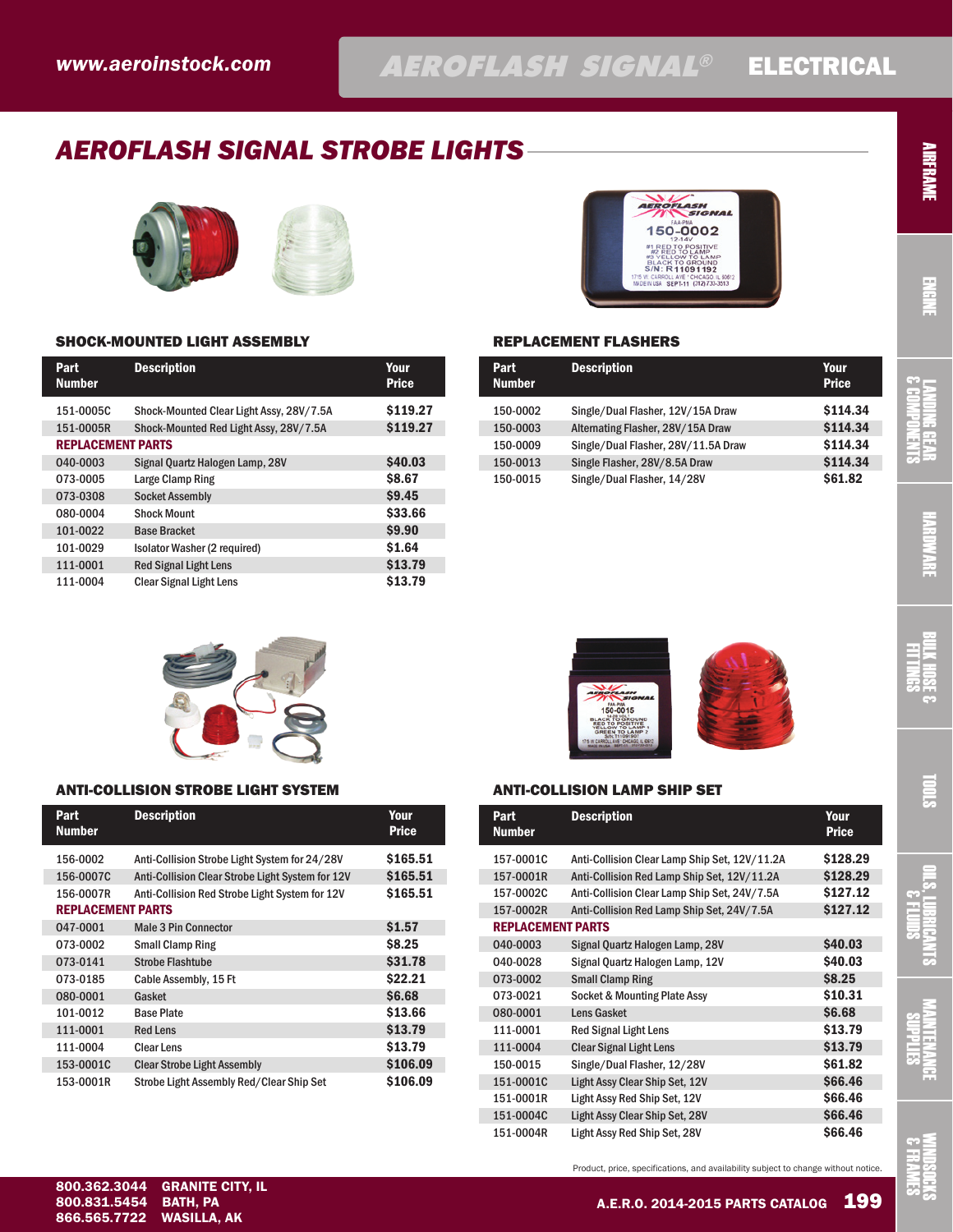# AIRFRAME

# *AEROFLASH SIGNAL STROBE LIGHTS*



## NAV/STROBE KITS

| Part<br><b>Number</b>    | <b>Description</b>                      | Your<br><b>Price</b> |
|--------------------------|-----------------------------------------|----------------------|
| 156-0039DF-12            | Navigation/Strobe Kit Double Flash, 12V | \$435.98             |
| 156-0039SF-12            | Navigation/Strobe Kit Single Flash, 12V | \$404.53             |
| 156-0039SF-24            | Navigation/Strobe Kit Single Flash, 24V | \$404.53             |
| <b>REPLACEMENT PARTS</b> |                                         |                      |
| 040-0046                 | Navigation Lamp, 24V                    | \$23.99              |
| 040-0048                 | Navigation Lamp, 12V                    | \$41.69              |
| 047-0001                 | 3-Pin Male Connector                    | \$1.57               |
| 047-0008                 | 1-Pin Male Connector                    | \$1.57               |
| 047-0009                 | 1-Pin Female Connector                  | \$1.57               |
| 073-0270                 | <b>Oblong Strobe Flash Tube</b>         | \$40.03              |
| 073-0530G-12             | Navigation/Strobe Green Light Assy      | \$123.84             |
| 073-0530R-12             | Navigation/Strobe Red Light Assy        | \$123.84             |
| 073-0530G-24             | Navigation/Strobe Green Light Assy      | \$123.84             |
| 073-0530R-24             | Navigation/Strobe Red Light Assy        | \$123.84             |
| 080-0007                 | "O" Ring                                | \$3.30               |
| 080-0018                 | <b>FMI Shielded Gasket</b>              | \$12.82              |
| 080-0037                 | Grommet                                 | \$1.89               |
| 101-0084                 | <b>Hold Down Ring</b>                   | \$14.04              |
| 101-0229A                | <b>Mounting Flange</b>                  | \$18.16              |
| 110-0198                 | <b>Screw</b>                            | \$0.39               |
| 111-0016                 | <b>Clear Signal Dome</b>                | \$20.65              |
| 111-0066                 | <b>Red Navigation Dome</b>              | \$18.56              |
| 111-0067                 | <b>Green Navigation Dome</b>            | \$18.56              |
|                          |                                         |                      |



## NAV-LIGHT KIT

| Part<br><b>Number</b> | <b>Description</b>                       | Your<br><b>Price</b> |
|-----------------------|------------------------------------------|----------------------|
| 073-0529G-12          | Wingtip Navigation Green Light Assy, 12V | <b>S68.10</b>        |
| 073-0529R-12          | Wingtip Navigation Red Light Assy, 12V   | <b>\$68.10</b>       |
| 073-0529G-24          | Wingtip Navigation Green Light Assy, 24V | \$68.10              |
| 073-0529R-24          | Wingtip Navigation Red Light Assy, 24V   | <b>\$68.10</b>       |
|                       |                                          |                      |



## NAV/STROBE/POSITION KITS

| Part<br><b>Number</b>    | <b>Description</b>                          | Your<br><b>Price</b> |
|--------------------------|---------------------------------------------|----------------------|
| 156-0049DF-12            | Nav/Strobe/Position Kit Double Flash, 12V   | \$534.96             |
| 156-0049SF-12            | Nav/Strobe/Position Kit Single Flash, 12V   | \$510.19             |
| 156-0049SF-24            | Nav/Strobe/Position Kit Single Flash, 24V   | \$510.19             |
| <b>REPLACEMENT PARTS</b> |                                             |                      |
| 040-0001                 | Position Lamp, 24V                          | \$24.77              |
| 040-0002                 | Position Lamp, 12V                          | <b>\$24.77</b>       |
| 040-0046                 | Navigation Lamp, 24V                        | \$23.99              |
| 040-0048                 | Navigation Lamp, 12V                        | \$41.69              |
| 045-0003                 | <b>Ceramic Holder for Position Lamp</b>     | \$15.21              |
| 047-0001                 | <b>Male 3 Pin Connector</b>                 | \$1.57               |
| 073-0270                 | <b>Oblong Strobe Flash Tube</b>             | <b>\$40.03</b>       |
| 073-0540G-12             | Navigation/Strobe/Position Green Light Assy | \$165.11             |
| 073-0540R-12             | Navigation/Strobe/Position Red Light Assy   | \$165.11             |
| 073-0540G-24             | Navigation/Strobe/Position Green Light Assy | \$165.11             |
| 073-0540R-24             | Navigation/Strobe/Position Red Light Assy   | \$165.11             |
| 080-0007                 | "O" Ring                                    | \$3.30               |
| 080-0018                 | <b>EMI Shielded Gasket</b>                  | \$12.82              |
| 080-0020                 | <b>Insulating Gasket</b>                    | <b>\$5.04</b>        |
| 080-0037                 | Grommet                                     | \$1.89               |
| 080-0052                 | <b>Cushion Wedge</b>                        | <b>\$4.72</b>        |
| 101-0237A                | <b>Mounting Flange</b>                      | \$31.45              |
| 101-0095                 | <b>Hold Down Bracket</b>                    | \$21.47              |
| 110-0198                 | <b>Screw</b>                                | <b>\$0.39</b>        |
| 110-0199                 | <b>Screw</b>                                | \$0.39               |
| 111-0015                 | <b>Lens for Position Lamp</b>               | \$29.72              |
| 111-0016                 | <b>Clear Signal Dome</b>                    | \$20.65              |
| 111-0066                 | <b>Red Navigation Dome</b>                  | \$18.56              |
| 111-0067                 | <b>Green Navigation Dome</b>                | \$18.56              |

## Visit *[www.aeroinstock.com](http://www.aeroinstock.com)* for detailed information on Aeroflash Signal strobe lights.

WINDSOCKS & FRAMES

Product, price, specifications, and availability subject to change without notice.